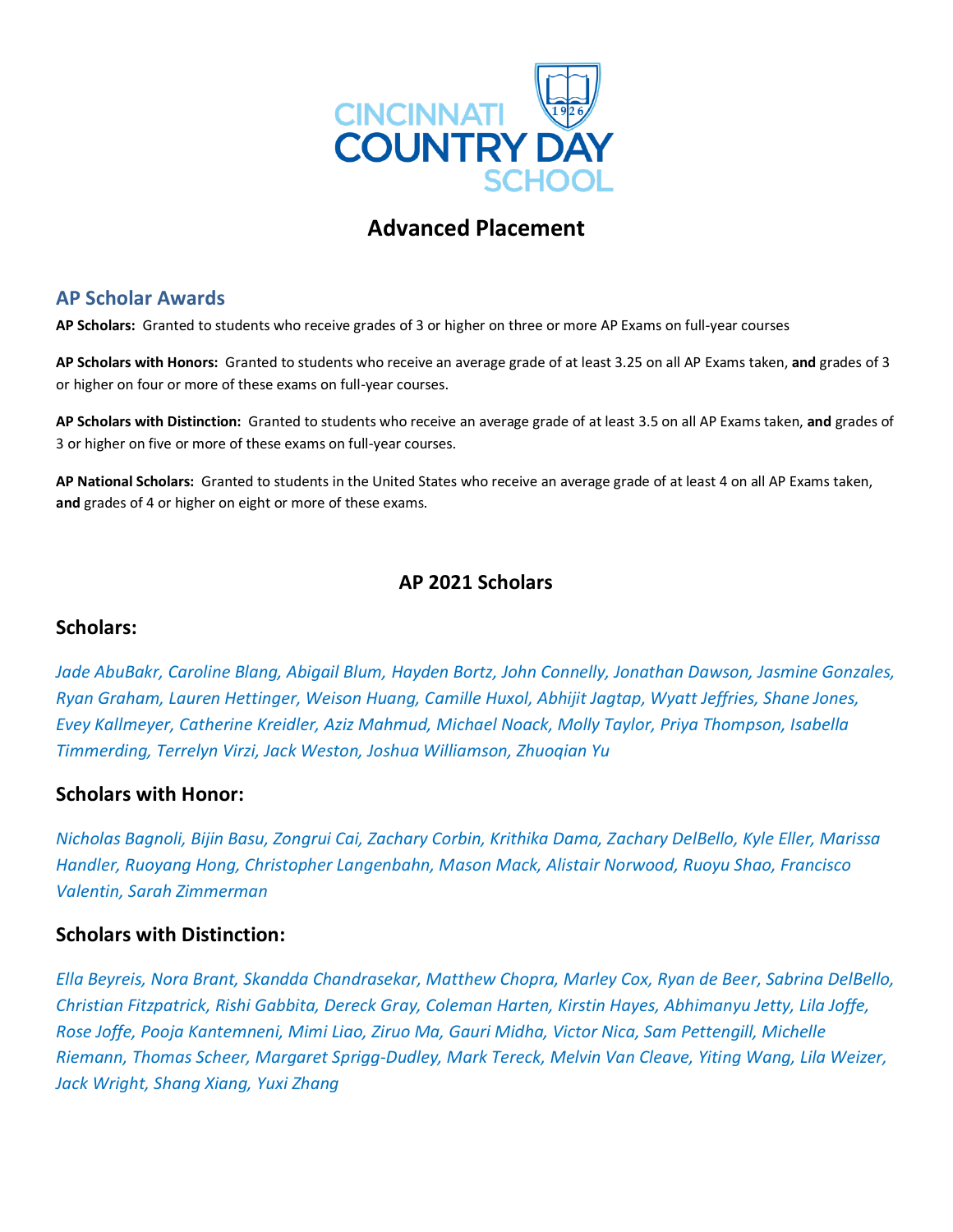## **AP 2020 Scholars**

## **Scholars:**

*Ash Annapantula, Neil Badlani, Jay Bhati, Matthew Chopra, Catherine Collett, Peanut Edmondson, Boyang Gan, Maggie Gardner, Dylan Hacker, Celie Hudson, Abhijit Jagtap, Wyatt Jeffries, Rose Joffe, Leila Khan, Mason Mack, Aziz Mahmud, Victor Nica, Manav Patel, Jordan Perry, Tommy Sheer, Will Sommer, Mark Tereck, Melvin Van Cleave*

### **Scholars with Honor:**

*Ella Beyreis, Zongrui Cai, Elena Hamall, Yize Lui, Jeacar Ly, Griffin McAndrew, Gauri Midha, Sam Pettengill, Lawson Renie, Antao Shao, Renee Twyford, Francisco Valentin, Bo Xiang* 

## **Scholars with Distinction:**

*Will Beyreis, Melissa Bornovali, Nora Brant, Kaitlin Briggs, Brian Butler, Skandda Chandrasekar, Marley Cox, Natalie de Beer, Sabrina DelBello, Rishi Gabbita, Amanda Graff, Dereck Gray, Wynton Jackson, Abhimanyu Jetty, James Johnston, Matthew O'Brien, Michelle Riemann, Jonathan Rowe, Abigail Smith, Joely Virzi, Lila Weizer, Jack Wright, Shang Xiang*

## **AP 2019 Scholars**

### **Scholars:**

*Jay Bhati, Kayla Boaz, Melissa Bornovali, Ruben Chandrakumar, Catherine Collett, Jeremy Eller, Eric Fleischmann, Sam Jaccaci, James Johnston, Ava Kellar, Eric Kerschner, Ziyun Lin, Yize Liu, Mia Masterson, Andrew Osborn, Manav Patel, Lawson Renie, Katelynn Setters, Sam Taylor, Renee Twyford, Katherine Valen, Shang Xiang, Valen Zalants*

### **Scholars with Honor:**

*Neil Badlani, Will Beyreis, Brian Butler, Moseley Hatcher, Lindsey Hoffman, Victoria Keller, Helen Kovach, Abigail Maggard, Anika Minocha, Jonathan Rowe, Genevieve Smith, Bryon Williamson, Maggie Wright*

## **Scholars with Distinction:**

*Sydney Baker, Samantha Brant, Kaitlin Briggs, Molly Briggs, Natalie de Beer, Stephen Fatuzzo, Annabel Forman, Emily Gonzales, Mary Harten, Eashwar Kantemneni, Mia Lutz, Riley Michalski, Manav Midha, David Morales, Anushka Nair, Sylvia Nica, Joshua Payne, Trevor Puckett, Aadhyasri Ramineni, Nathan Riemann, Nellie Shih, Sean Stewart, Grace Straley, Jack Sullivan, Chloe Webb, Yuxi Yang*

### **National Scholars:**

*Nathan Riemann Jack Sullivan*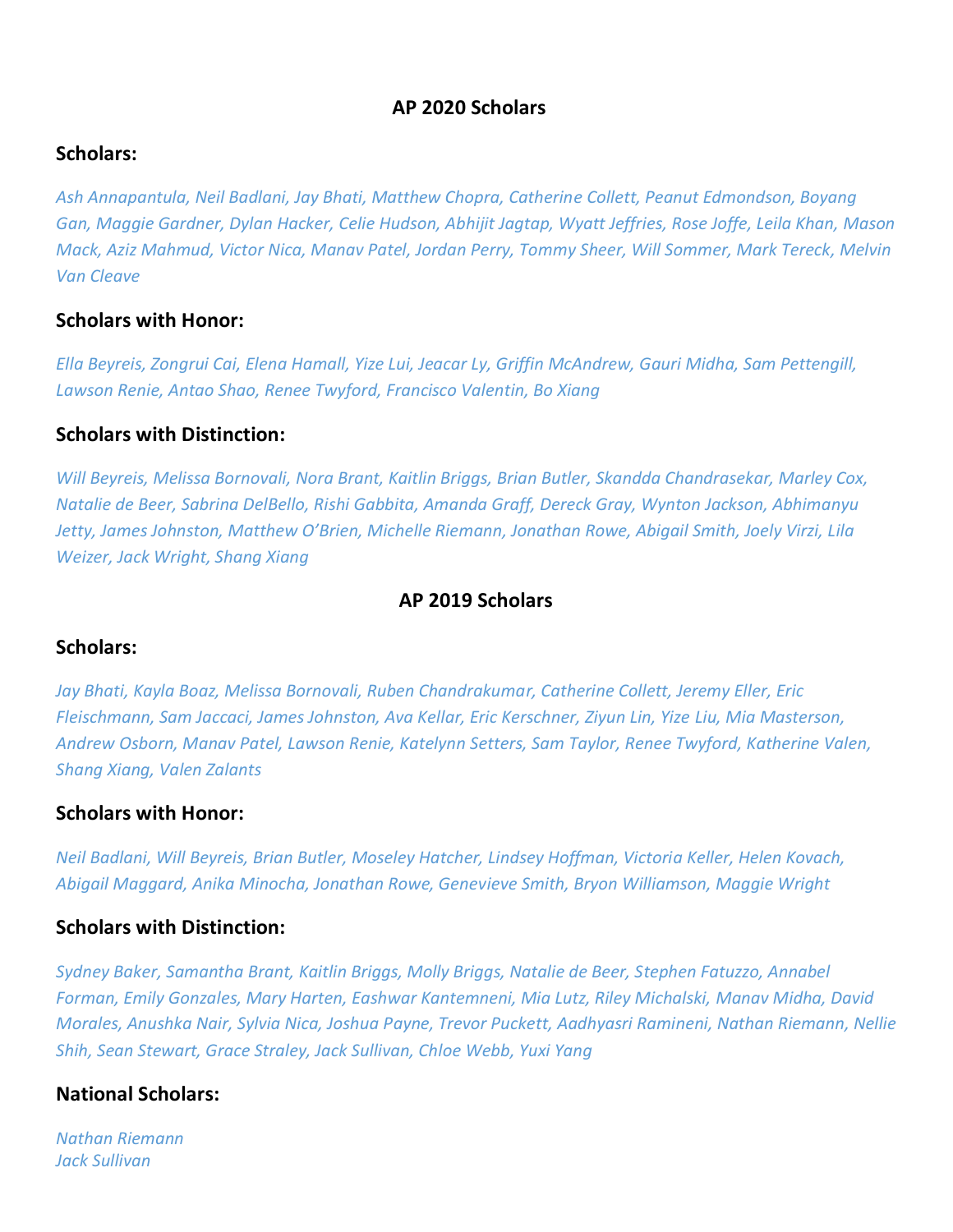## **AP 2018 Scholars**

### **Scholars:**

*Sydney Baker, Sachi Bhati, Marlo Bryant, Ruben Chandrakumar, Lenora Croley, Grace Gilbreath, Mose Hatcher, Sam Jaccaci, Sarah Jarrell, Tori Keller, Tabitha Kleiner, Jessie Lang, Gretchen Langenbahn, Blake Lykins, Abby Maggard, Trevor Puckett, Emily Ray, Cade Smith, Chloe Webb, Tyler Weingartner, Bryon Williamson*

#### **Scholars with Honor:**

*Max DelBello, Stephen Fatuzzo, Mary Harten, Ayanna Kemp, Alexander Kourie-Frias, Mia Lutz, Maddie Morales, Aadhyasri Ramineni, Grace Straley, Yitian (Tony) Wang, Yuxi Yang, Valen Zalants*

#### **Scholars with Distinction:**

*John Blang, Samantha Brant, Molly Briggs, Sid Chandrasekar, Alex Chantilas, Mengqi (Jonathan) Fan, Annabel Foreman, Kaitlyn Hardesty, Izzy Hensley, Joey Hodson, Nick Jaccaci, Moya Ly, Thomas Mactaggart, Noah Michalski, Manav Midha, Emmy Morgan, Daniel Nesbitt, Lizzie Norwood, Zach O'Brien, John Pettengill, Connor Pohl, Nathan Riemann, Sam Schwartz, Nellie Shih, Kesler Stapp, Derek Stevens, Sean Stewart, Lorae Stojanovic, Jack Sullivan, Hongbo (Tony) Wen*

## **National Scholars:**

*Kaitlyn Hardesty Moya Ly Lorae Stojanovic Hongbo (Tony) Wen*

#### **AP 2017 Scholars**

*Katherine Alsfelder, Sid Chandrasekar, Natalie Choo, Max DelBello, Anna Geohegan, Tess Hoenemeyer, Sarah Jarrell, Ruth Kramer, Deidre Mohan, Vishal Nalgatla, Emily Ray, Charlie Sachs, Kesler Stapp*

## **Scholars with Honor:**

*Camila Bagley, Roshan Chandrakumar, Alex Chantilas, Heman Duplechan, Abby Evans, Jonathan Fan, Joseph Hodson, Nick Jaccaci, Myles Jackson, Mickey Masterson, Maddie Morales, Emmy Morgan, Lizzy Norwood, Zachary O'Brien, Derek Stevens, Will Swinton, Jack Tereck, Tyler Weingartner*

### **Scholars with Distinction:**

*Christina Agostino, Kyle Bannerman, Anna Beyette, John Blang, Kaitlyn Hardesty, Isobel Hensley, Kaylin Hoffman, Elizabeth Johnson, Elizabeth Keller, Nicholas Krammer, Moya Ly, Thomas Mactaggart, Jeremiah May, Noah Michalski, Daniel Nesbitt, Adam Peng, Grace Pettengill, John Pettengill, Conner Pohl, Nicole Rosiello, Hailey Spaeth, Lorae Stojanovic, Kenny Wang, Tony Wen, Kevin Yu*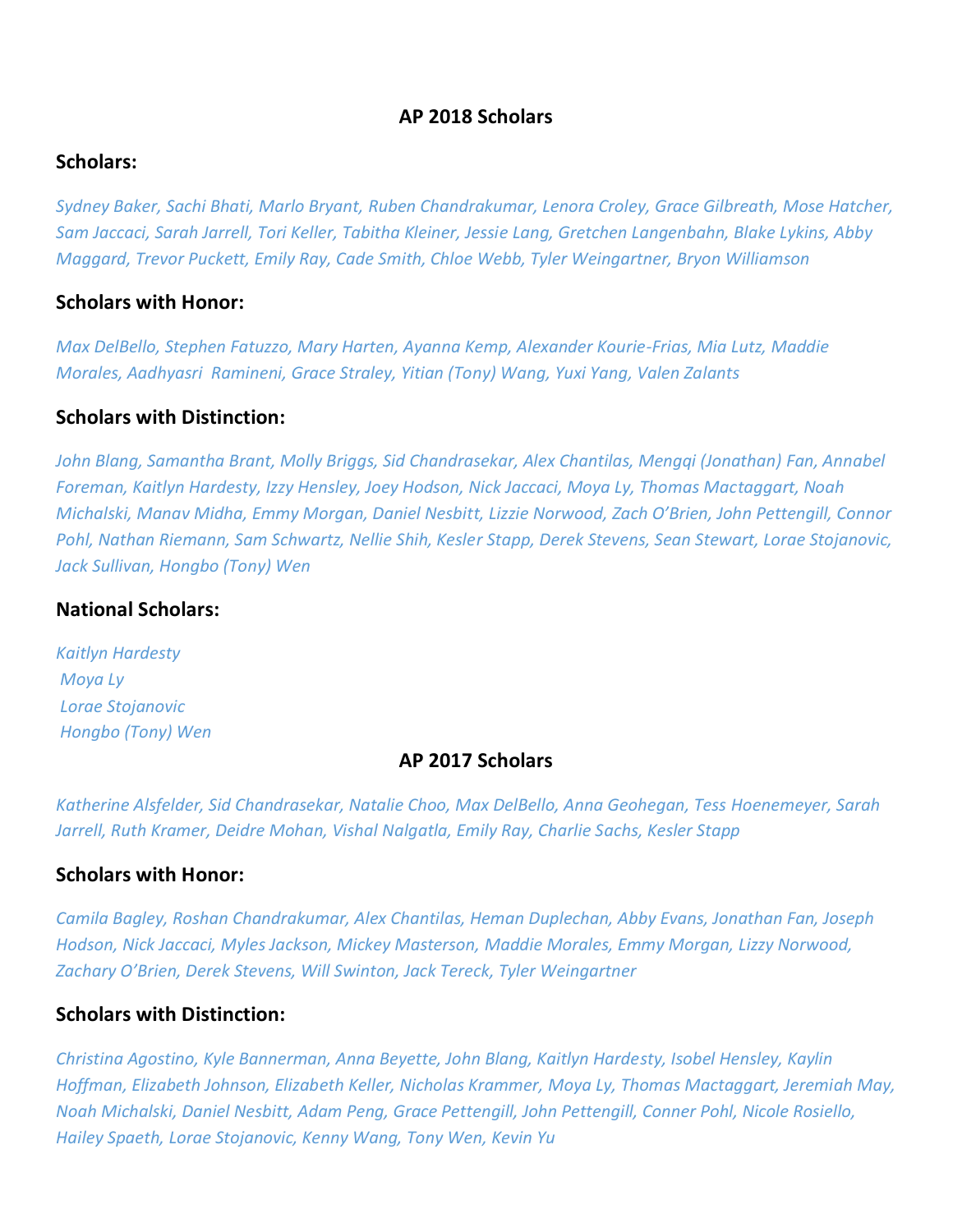## **AP 2016 Scholars**

### **Scholars:**

*Kyle Bannerman, Soham Basu, Abby Bryant, Kathryn Burress, George Crowley, Bradley Dick, Heman Duplechan, Tess Hoenemeyer, Myles Jackson, Elizabeth Johnson, Anna Karnes, Moya Ly, Monica Ma, Adam Peng, Nicole Rosiello, Emma Rust, Charlie Sukin, Will Swinton, Haven Watson, Tony Wen, David Yang*

### **Scholars with Honor:**

*Anna Beyette, Roshan Chandrakumar, Kayla Chisholm, Eric Christine, Kaylin Hoffman, Quinn Petre, Alan Rowe, Kendall Smith, Cameron Stewart, Jack Tereck, Kenneth Wang*

### **Scholars with Distinction:**

*Christina Agostino, John Albrinck, Addison Bell, Margaret Bernish, Taylor Boggs, Nathan Grant, Ian Hayes, Margaret Hodson, Sidd Jejurikar, Sam Jenkins, Elizabeth Keller, Nicholas Krammer, Joe Lou, Max Luebbers, Jeremiah May, Kunal Minhas, Shaheel Mitra, Sean O'Brien, Grace Pettengill, Caroline Retzios, Emma Robitaille, Hailey Spaeth, J'Quaan Waite, Kevin Yu*

#### **National Scholars:**

*John Albrinck Joe Lou*

## **AP 2015 Scholars**

### **Scholars:**

*Soham Basu, Addison Bell, Marissa Beyette, Apurva Bhattacharjee, Kayla Chisholm, Eric Christine, Marissa Cornist, Jonah Ice, Spencer Janning, Lindsey Jarrell, RongQing Jia, Nicholas Langenbahn, Max Luebbers, Max Luebbers, Gunnar Lykins, Celia Macrae, Kunal Minhas, Emma Robitaille, Alan Rowe, and Kendall Smith*

### **Scholars with Honor:**

*Taylor Boggs, Jack Hupper, Sidd Jejurikar, Sam Jenkins, Grace Krammer, Sean O'Brien, and J'Quaan Waite*

### **Scholars with Distinction:**

*John Albrinck, Trisha Atluri, Adam Baker, Maggie Bernish, Kacie Bradfish, Allison Brinkman, Will Cohen, Ryan Dougherty, Mia Fatuzzo, Shifan Fei, Kevin Geohegan, Pratiti Ghosh-Dastidar, Jennifer Gonzales, Elizabeth Grace, Nathan Grant, Kaitlin Harden, Ian Hayes, Margaret Hodson, Isabelle Hudson, Stephen Liao, Joe Lou, Pranav Madabhushi, Elizabeth Miller, Augusta Pohlman, Caroline Retzios, Ben Stegman, Alexandra Sukin, Hannah Taylor, Alex Warner, Connor Wiley, and Alexandra Wooden*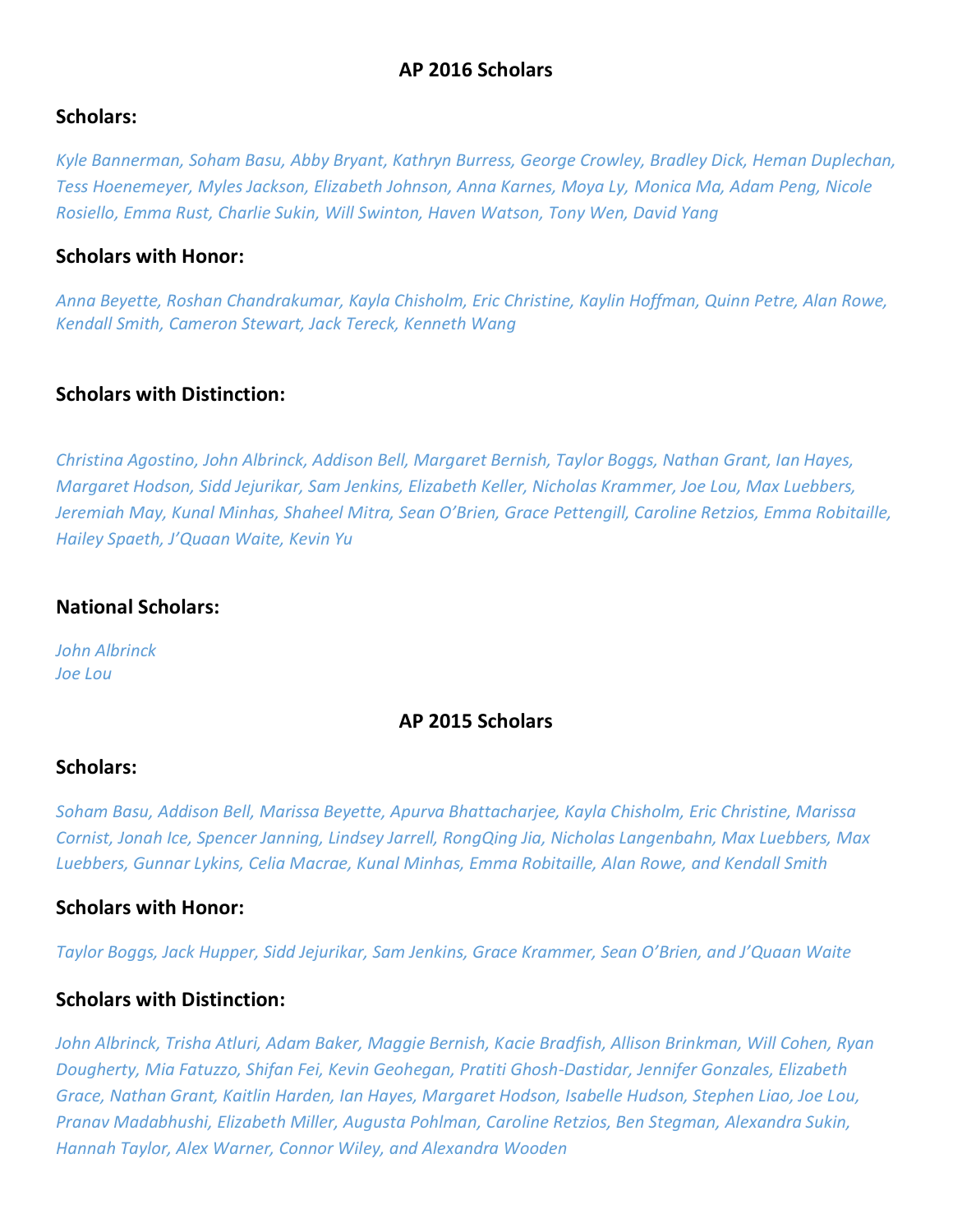## **National Scholars:**

*Elizabeth Grace Joe Lou*

## **AP 2014 Scholars**

## **Scholars:**

*Adam Baker, Kelsey Bardach, Apurva Bhattacharjee, Kacie Bradfish, William Cohen, Sofia DiFrancesco, Jennifer Gonzales, Emma Hoenemeyer, Lindsey Jarrell, Annie Mullee, Akshay Sonti, Hannah Taylor, Annalise Tereck, Blake Thomas, Charlotte Ward, Alex Warner, Patrick Wildman, Connor Wiley, and Alexandra Wooden*

## **Scholars with Honor:**

*Allison Brinkman, Shifan Fei, Reid Gaede, Ishan Ghildyal, Pratiti Ghosh-Dastidar, Isabelle Hudson, Stephen Liao, Christopher Morgan, Casey Pfister, and Ashley Streit*

## **Scholars with Distinction:**

*Sonia Bhati, Julian Braxton, Elijah Engelke, Mia Fatuzzo, Jack Findley, Sabina Finn, Chase Frederick, Hanna Gottschalk, Elizabeth Grace, Jessica Hall, Austin Harden, Pranav Madabhushi, Lucas Mairal-Cruz, Brian McSwiggen, Anand Mehta, Elizabeth Miller, Victoria Paff, Augusta Pohlman, Alexandra Sukin, Grant Swinton, Douglas Tallmadge, Matthew Valido, and Lauren Wiley*

## **National Scholars:**

*Julian Braxton Lucas Mairal-Cruz Brian McSwiggen Grant Swinton*

## **AP 2013 Scholars**

## **Scholars:**

*Caroline Blackburn, Nathan Breneman, Sabrina Finn, Reid Gaede, Emma Hoenemeyer, Sainarayana Mangu, Isabelle McAlevey, Abigail McInturf, Rebecca Miller, Sarah Mae Selneck, and Ashley Streit*

*Sonai Bhati, Sara Fitzgerald, Hanna Gottschalk, Shashank Jejurikar, Anand Mehta, Annie Nesbitt, Victoria Paff, Casey Pfiser, Cassidy Sachs, Douglas, Tallmadge, Matt Valido, Sophie Weinstein, and Lauren Wiley*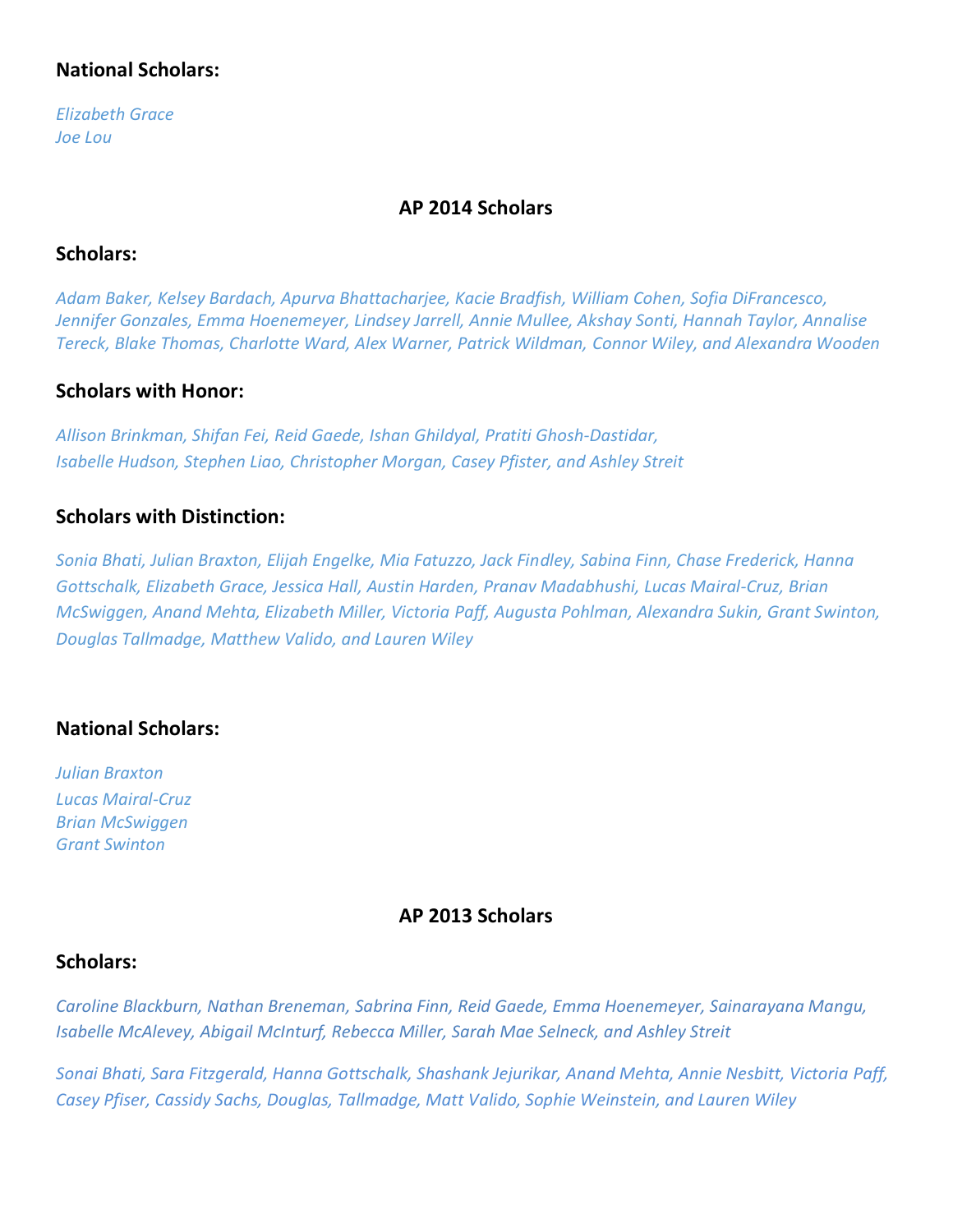## **Scholars with Distinction:**

*Michael Barton, Hunter Behne, Julian Braxton, Holly Dayton, Elijah Engelke, Jack Findley, Sam Fossett, Chase Frederick, Sarah Gamblin, Caroline Gentile, Luke Hall, Sam Hall, Austin Harden, Olivia June, Katie Karnes, Ani Kosaraju, Meg Lazarus, Avery Maier, Lucas Mairel-Cruz, Brian McSwiggen, Sally Portman, Edwin Sam, Grant Swinton, and Jack Willingham*

## **National Scholars:**

*Avery Maier Jack Willingham*

## **AP 2012 Scholars**

### **Scholars:**

*Hunter Behne, Sarah Davis, Sarah Gamblin, Dane Isburgh, Olivia June, Timothy Macrae, Lucas Mairal-Cruz, Sarah Portman, Cassie Sachs, Catherine Smith and Ben Valido*

## **Scholars with Honor:**

*Michael Barton, Will Bernish, Katie Karnes, Kyle Kistinger, Ariana Knue, Meg Lazarus, Avery Maier, and Hannah Stewart,*

## **Scholars with Distinction:**

*Emily Ashwell, Mitch Cruey, Holly Dayton, Yichen Dong, Sam Fossett, Caroline Gentile, Luke Hall, Sam Hall, Brad Hammoor, Ani Kosaraju, Alex Levinson, Jonas Luebbers, Victoria Mairal-Cruz, Audrey McCartney, Amar Mehta, Haleigh Miller, Arjun Minhas, Michael Morgan, Josh Motley, Julia Murphy, Nichy Niedermeier, Henry Pease, Edwin Sam, Tyler Spaeth, Anisa Tatini, Adriana Ungerleider, Jack Willingham and Gail Yacyshn*

## **AP 2011 Scholars**

### **Scholars:**

*Emily Ashwell, Mitchell Cruey, Yichen Dong, Jamie Fisher, Michael Fitzgerald, Will Fritz, Ryan Galloway, Hee Jin, Ariana Knue, Alex Levinson, Timothy Macrae, Amar Mehta, Haleigh Miller, Robert Pierce, Hannah Stewart, Adriana Ungerleider and Gretchen Weigel*

## **Scholars with Honor:**

*Blythe Gross-Hutton, Kyle Kistinger, Victoria Mairal-Cruz, Mac McKee, Arjun Minhas, Joshua Motley, Tyler Spaeth, Anisa Tatini, and Gail Yacyshyn*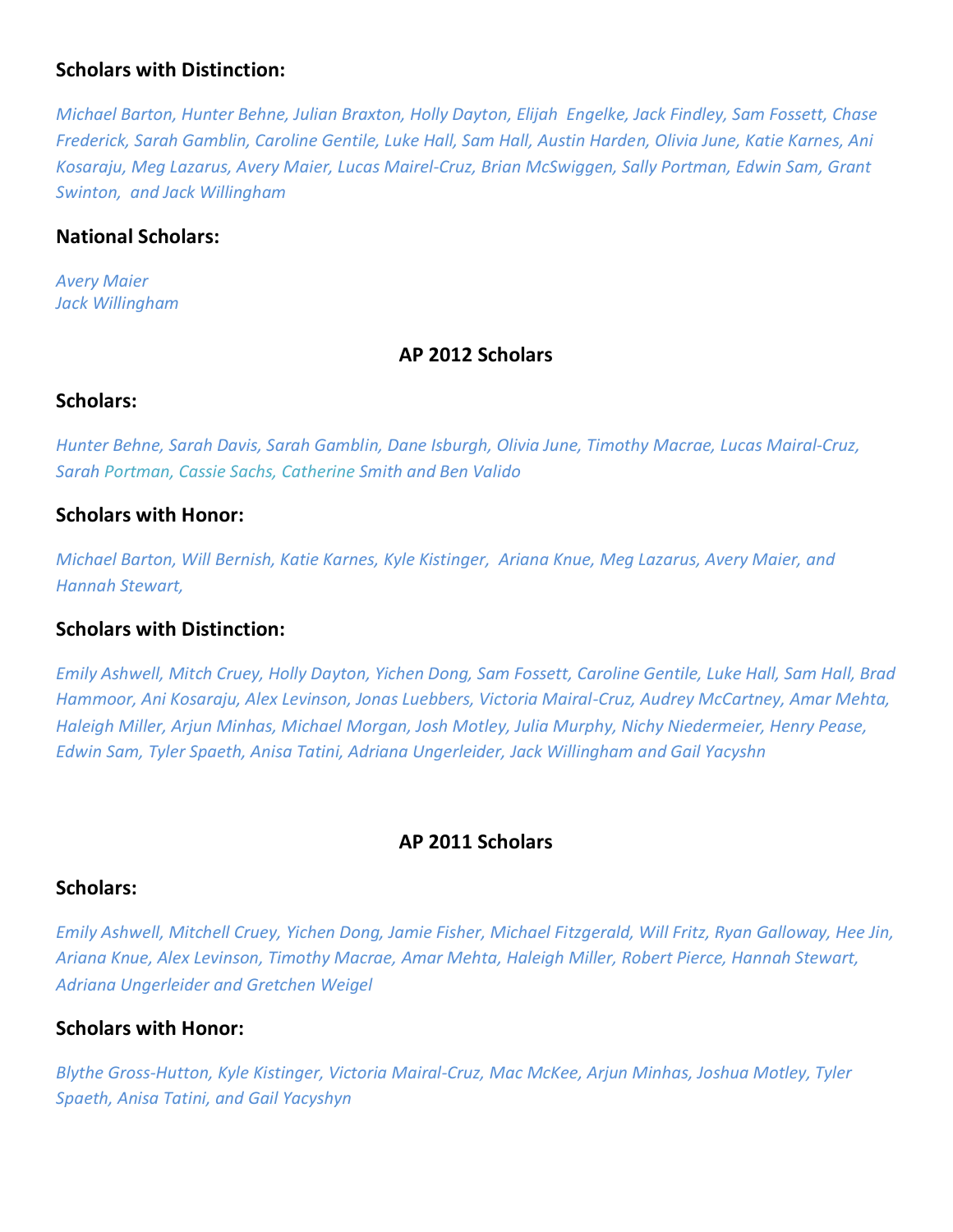## **Scholars with Distinction:**

*William Bismayer, Kathryn Black, Elizabeth Blackburn, Alyssa Breneman, Jules Cantor, Will Duncan, Lilly Fleischmann, Ilana Habib, Alanah Hall, Brad Hammoor, Claire Heinichen, Jamie Huelskamp, Jordan Komnick, Andrew McElhinney, Audrey McCartney, Alexandra McInturf, Kevin McSwiggen, Michael Morgan, Nicholas Niedermeier, Henry Pease, Cody Pomeranz, Baldur Tangvald, Kate Taylor, and Amanda Young*

## **National Scholar:**

*Kevin McSwiggen*

## **AP 2010 Scholars**

### **Scholars:**

*Nick Brown, Jules Cantor, Max Dietz, Lilly Fleischmann, Katharine Flexter, Ryan Galloway, Ilana Habib, Meredith Hritz, Jamie Huelskamp, Tara Leesar, Mac McKee, Robert Park, and Caroline Perrin*

## **Scholars with Honor:**

*William Bismayer, Elizabeth Blackburn, Megan Bonini , Liza Cohen, Joey Fritz, Jordan Komnick, Alexandra Lento, Andrew McElhinney, Cody Pomeranz, and Jess Smith*

### **Scholars with Distinction:**

*Jordi Alonso, Kevin Baxter, Nicholas Bender, Kathryn Black, Ali Breneman, Xanni Brown, Jayne Caron, Will Duncan, Isaac Guttman, Alanah Hall, Claire Heinichen, Sebastian Koochaki, Thomas Langlois, Allison Lazarus, Alexandra McInturf, Kevin McSwiggen, Marzieh Mirzamani, Micaela Mullee, Fletcher Pease, Will Portman, Baldur Tangvald, Kate Taylor, and Amanda Young*

### **National Scholars:**

*Xanni Brown Sebastian Koochaki*

### **AP 2009 Scholars**

### **Scholars:**

*Fabrizzio Aguirre, Megan Bonini, Joseph Fritz, Brad Hall, Meredith Hritz, Tara Menkhaus, Samantha Nadler, Allison Rue, and Jessup Smith*

#### **Scholars with Honor:**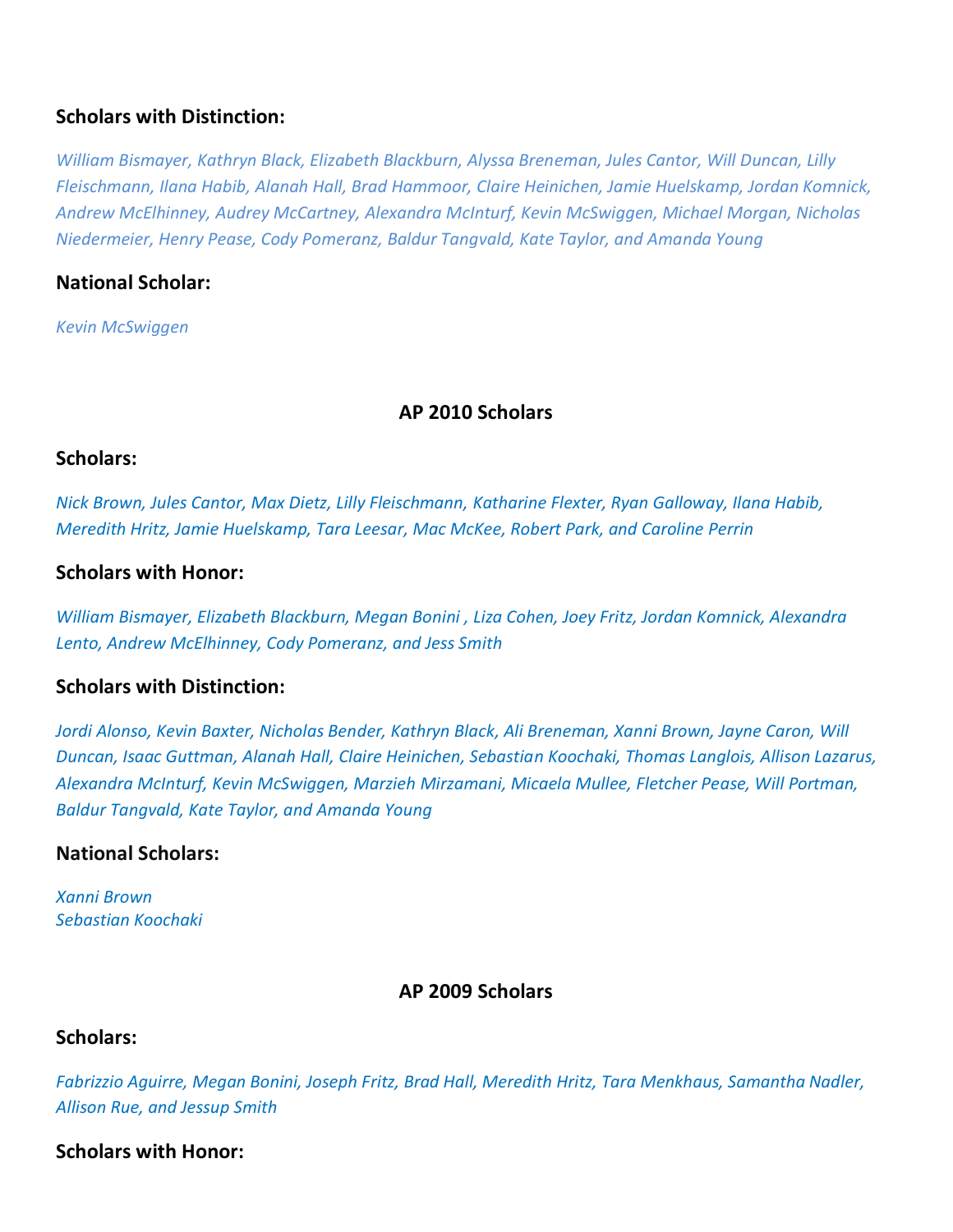*Nicholas Bender, Jayne Caron, Isaac Guttman, Marzieh Mirzamani, Fletcher Pease, Will Portman, and Brittani Smith*

## **Scholars with Distinction:**

*Jordi Alonso, Robert Angotti, Shrenuj Bansal, Kevin Baxter, Emily Bower, Kevin Breneman, Xanni Brown, Reed Caron, Patrick Daly, Matthew Eichel, Casey Hopple, Bailey Kielarowski, Howard Kim, Sebastian Koochaki, Thomas Langlois, Allison Lazarus , Molly McCartney, Amanda Meixner, Micaela Mullee, Rene Peters, Anna-Alycia Tucker, Max Victor, Marianne Yacyshyn, and Sara Yacyshyn*

## **AP 2008 Scholars**

### **Scholars:**

*Robbie Acklen, Maya Amoils, Robert Angotti, Emily Bower, James Buechner, Carly Cantor, Brigid Dunn, Casey Hopple, Abby Kreines, Hanna Loudermilk, Lisa McElhinney, Drew Moura, Samantha Nadler, David Pease, David Pierce, Brittani Smith, and Elisa Tatham*

### **Scholars with Honor:**

*Kevin Breneman, Reed Caron, Amanda Cohen, Patrick Daly, Aditya, Desai, Matthew Eichel, Bailey Kielarowski, Molly McCartney, Rene Peters, Alex Prager, Alison Rue, Max Victor, Marianne Yacyshyn, and Sara Yacyshyn*

### **Scholars with Distinction:**

*Kyle Ayers, Samantha Barney, Jeff Bismayer, Peter Dayton, Utsav Gegde, Brooke Heinichen, Rick Hynden, Varun Kejriwal, Howard Kim, Meena Maddali, Amanda Meixner, Ervin Mitchell, Anne Racine, Kyle Scully, and Anna-Alycia Tucker*

### **National Scholar:**

*Samantha Barney*

### **AP 2007 Scholars**

### **Scholars:**

*Jordan Baird, Elizabeth Black, Billy Brengle, Joshua Brown, James Buechner, Carly Cantor, Aditya Desai, Jordyn Fischer, Jessica Hummel, Ervin Mitchell, Katherine O'Maley, Kellen Pomeranz, Alex Prager, James Scott, and Hillary Tipton*

### *Scholars with Honor:*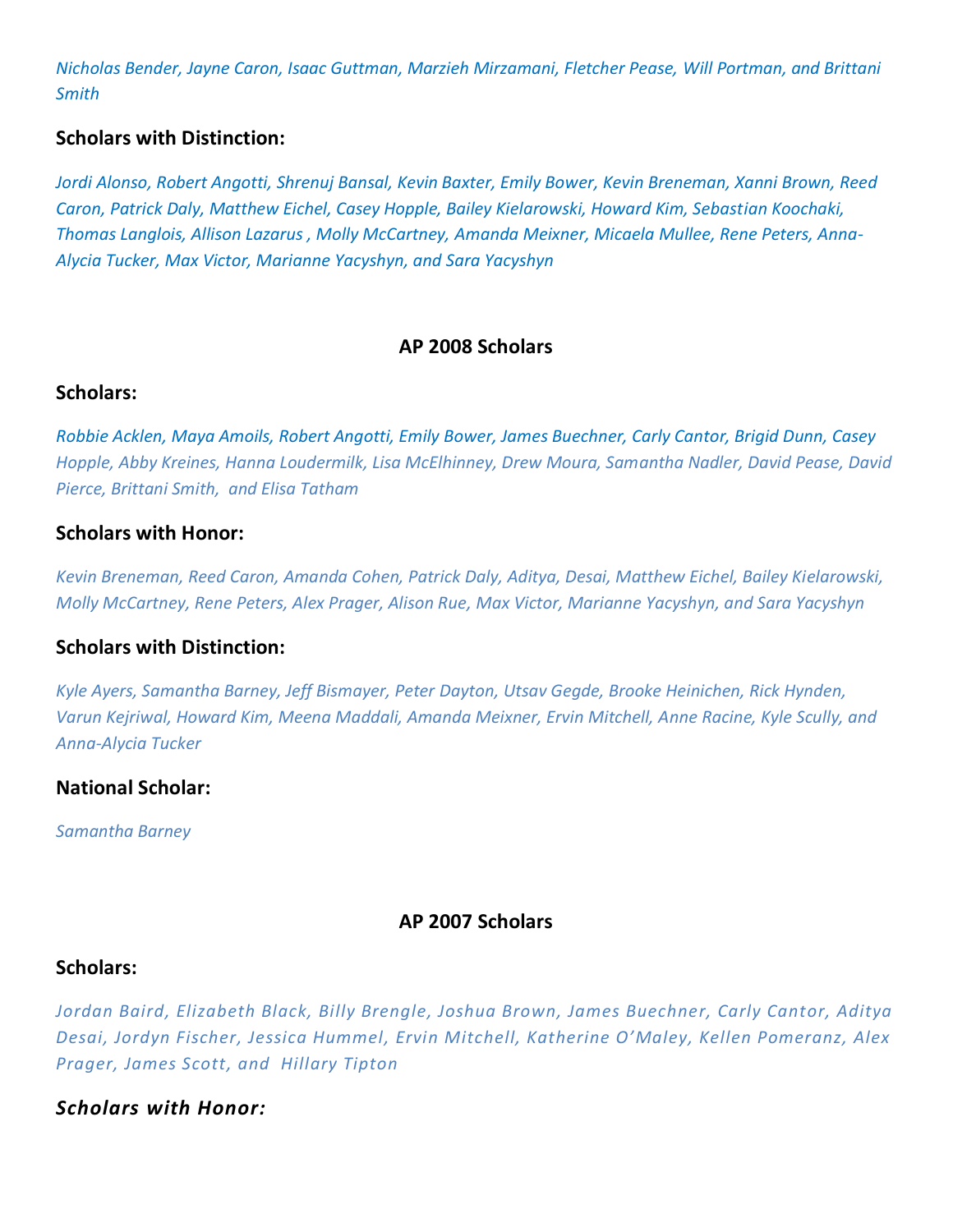*Kyle Ayers, Josef Beyersdorfer, Jeff Bismayer, Christine Bonini, Chris Breneman, Joseph Bunge, Courtney Chapel, Amanda Cohen, Peter Dayton, Katherine Duncan, Frank Eden, Danielle Gross, Victoria Hall, Rick Hynden, Danny Jacobs, Varun Kejriwal, Abby Kreines, Meena Maddali, Daniel Mattis, Sasha Morey, Sebastien Pensis, Annie Racine, Kyle Scully, Dan Whittelsey, Julia Wilson, and Xiaoxin Zhu*

## **Scholars with Distinction:**

*Maya Amoils, Samantha Barney, Andrew Cone, Lauren Dayton, Sean Fischer, Utsav Hegde, Brooke Heinichen, Alexandra Hummel, Colin McSwiggen, Allison Plettner, Douglas Sberna, and Zachary Sommers*

## **National Scholar:**

*Colin McSwiggen*

## **AP 2006 Scholars**

#### **Scholars:**

*Kathyrn Bowman, Chris Breneman, Katherine Duncan, Frank Eden, Danielle Gross, Victoria Hall, Kelly Heinichen, Danny Jacobs, Shamonique Jones, Alden Masters, Allison Plettner, Elizabeth Taliaferro, Isabel Tarshis, Julia Wilson, Samuel Wilson, and Carter Woolsey*

### *Scholars with Honor:*

*Sarah Habib, Alexandra Hummel, Jessica Hummel, Clayton Masters, Gita Narayan, Kellen Pomeranz, and Douglas Sberna*

### **Scholars with Distinction:**

*Elizabeth Ansell, Courtney Chapel, Andrew Cone, Lauren Dayton, Kevin Dunn, Alexander Ehrnschwender, Tyler Felous, Sean Fischer, Deepika Govind, Ellen Loudermilk, Emma Mack, Eduardo Mancera, Daniel Mattis, Thomas McCord, Colin McSwiggen, Veronica Siverd, Zachary Sommers, Travis Tiffany, and Brittany Wood*

### **National Scholars:**

*Deepika Govind and Emma Mack*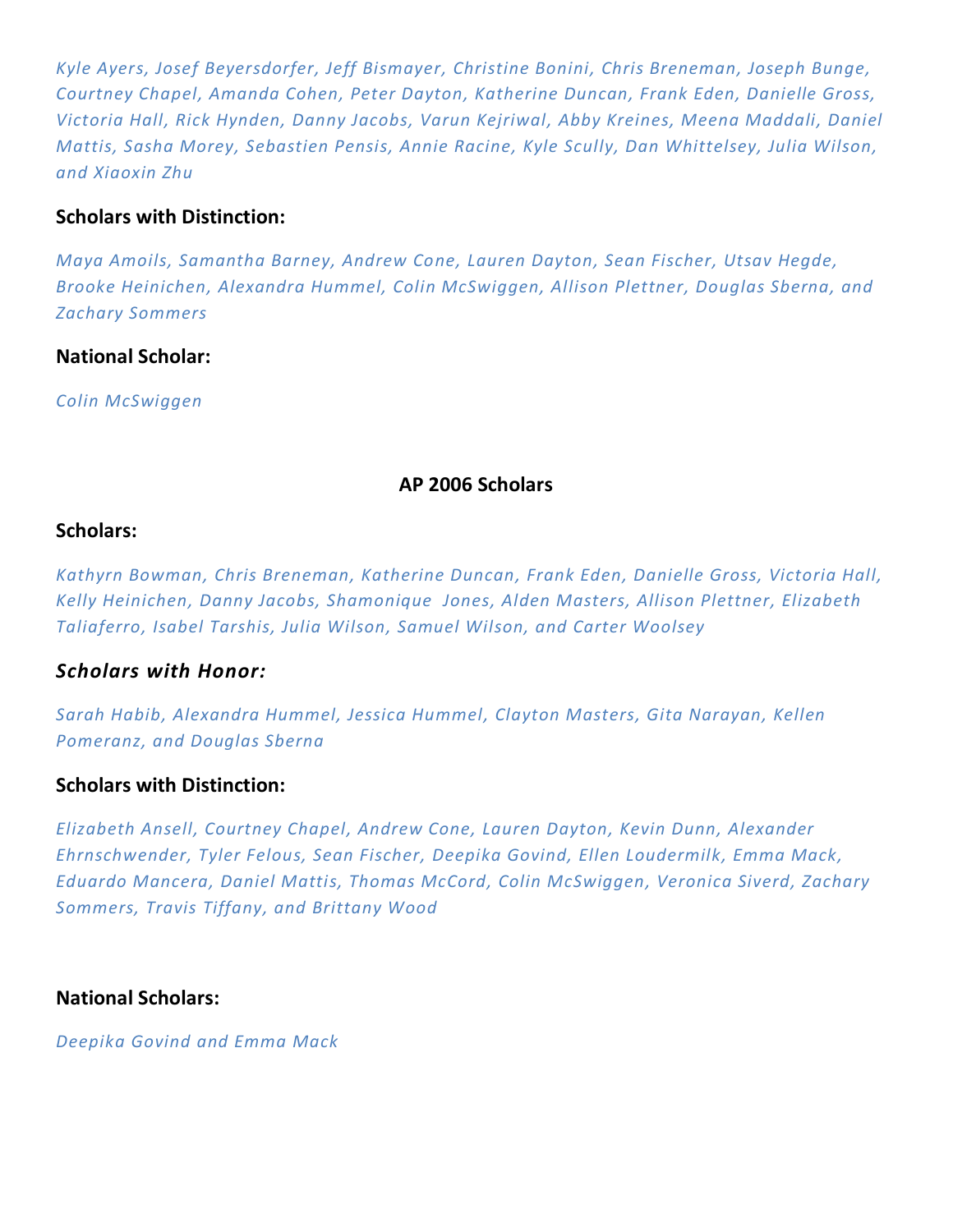## **Scholars:**

*Elizabeth Ansell, Claire Bechhold, Sheela Bhaskar, Kathryn Bowman, Oren Costa ntini, Jeffrey Frankel, Paul Hart, Jeremy Kreines, Gita Narayan, and Samantha Oyler*

## **Scholars with Honor:**

*Edward Barloh, Angela Baylis, Joshua Bernstein, Kevin Dunn, Kristyn Hall, Maggie Lloyd, Ellen Loudermilk, Eduardo Mancera, Thomas McCord, David Roth,Ve ronica Siverd, Caroline Tatsuno, and Brittany Wood*

## **Scholars with Distinction:**

*Kathyrn Appleton, Eugene Cone, Alexander Ehrnschwender, Tyler Felous, Katelin French, Jonathan Gill, Deepika Govind, Ceridwen Hall, Robert Lucas, Emma Mack, Nathaniel Miller, Rohan Paul, Christopher Pierce, Brian Rue, Nathan Smith, Taylor Smit h, and David Tapke*

## **National Scholar:**

*Eugene Cone*

## **AP 2004 Scholars**

## **Scholars:**

*Angela Baylis, Alison Bernstein, William Bernstein, Caroline Dehaan, Rachel Felous, Ceridwen Hall, Kristyn Hall, Pranjal Hegde, Anna Kelton, Jeremy Kreines, Maggie Lloyd, Nathaniel Miller, Zackary Newman, Asia Nunez, and Caroline Tatsuno*

## **Scholars with Honor:**

*Leslie Buechner, Lee Isaacsohn, Robert Lucas, Rohan Paul, Taylor Pomeranz, Robert Scallan, Julia Schneider, and Nathan Smith*

## **Scholars with Distinction:**

*Misha Amoils, Deepti Chinta, Eugene Cone, Emily Ehrnschwender, Katelin French, Nima Ghamsari, Cara Grealis, Kyle Hynden, Jason Juang, Robert Kulwin, Jeffrey Lynch, Sarah Motley, Neil Narayan, Brian Rue, David Tapke, Amanda Tholke, Bradley Walker, April Yee, and Connie Yeh*

## **National Scholars:**

*Nima Ghamsar*